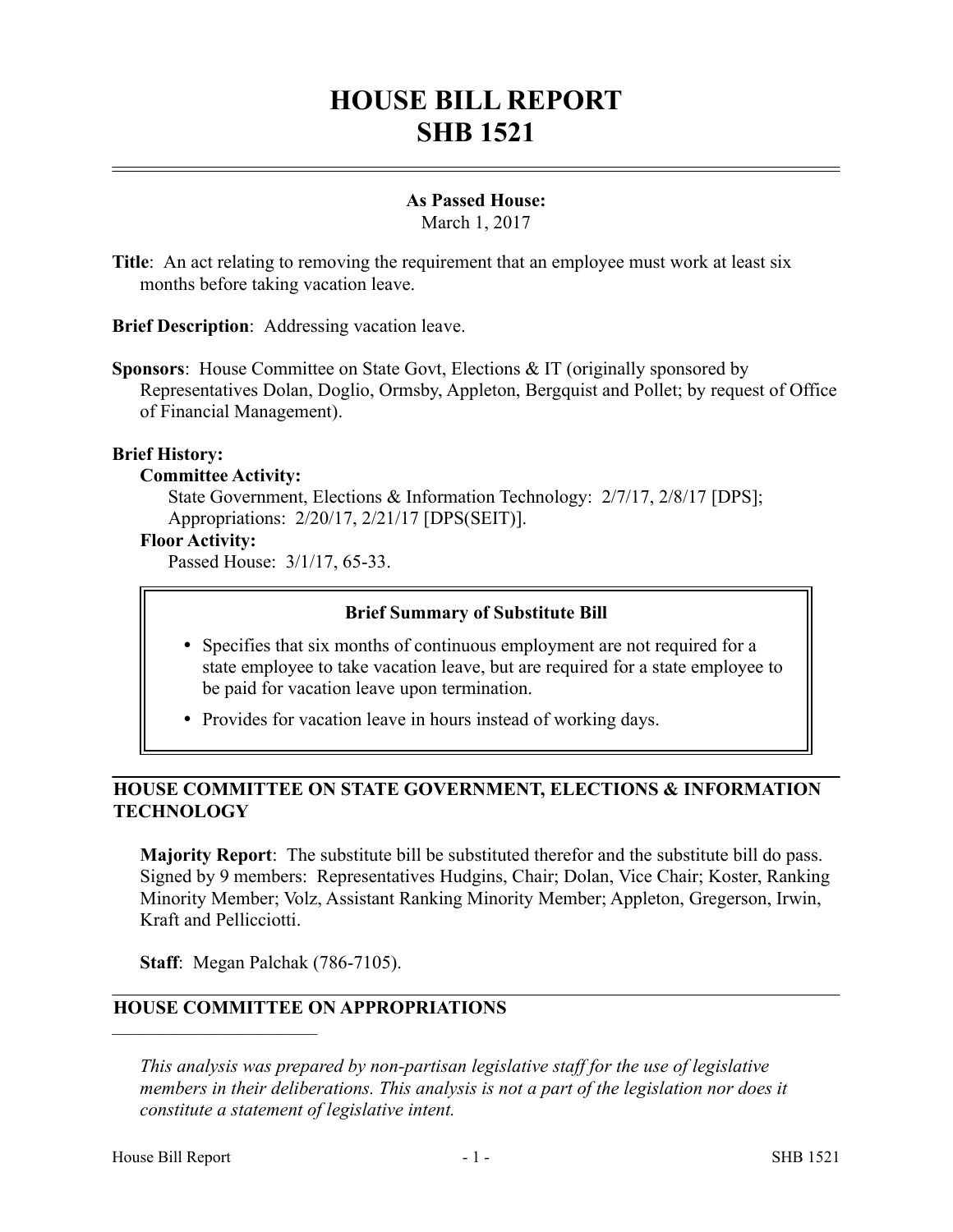**Majority Report**: The substitute bill by Committee on State Government, Elections & Information Technology be substituted therefor and the substitute bill do pass. Signed by 19 members: Representatives Ormsby, Chair; Robinson, Vice Chair; MacEwen, Assistant Ranking Minority Member; Bergquist, Cody, Fitzgibbon, Hansen, Hudgins, Jinkins, Kagi, Lytton, Pettigrew, Pollet, Sawyer, Senn, Springer, Stanford, Sullivan and Tharinger.

**Minority Report**: Do not pass. Signed by 13 members: Representatives Chandler, Ranking Minority Member; Stokesbary, Assistant Ranking Minority Member; Buys, Caldier, Condotta, Haler, Harris, Nealey, Schmick, Taylor, Vick, Volz and Wilcox.

**Minority Report**: Without recommendation. Signed by 1 member: Representative Manweller.

**Staff**: David Pringle (786-7310).

#### **Background**:

After six months of continuous employment, state employees are entitled to take not less than one working day of paid vacation leave each month. They are also entitled to not less than one additional working day of paid vacation leave each year for completing the first two, three, and five continuous years of employment.

State employees may accrue up to 30 working days of unused vacation leave. Unused vacation leave may exceed 30 working days in two circumstances. One circumstance arises when an employer defers a request for leave. The other arises when excess days are accumulated before the employee's anniversary date.

State employees whose employment is terminated by death, reduction in force, resignation, dismissal, or retirement, and who have accrued vacation leave, are paid for such leave.

#### **Summary of Substitute Bill**:

Six months of continuous employment is not required for state employees to be entitled to take vacation leave. However, six months of continuous employment is required for state employees whose employment is terminated to be paid for accrued leave.

Vacation leave is measured in hours rather than working days. For example, references to "one working day" of leave are replaced with "eight hours" of vacation leave. Similarly, references to "thirty days" of vacation leave are replaced with "240 hours" of vacation leave.

**Appropriation**: None.

**Fiscal Note**: Available.

**Effective Date**: The bill contains an emergency clause and takes effect on July 1, 2017.

**Staff Summary of Public Testimony** (State Government, Elections & Information Technology):